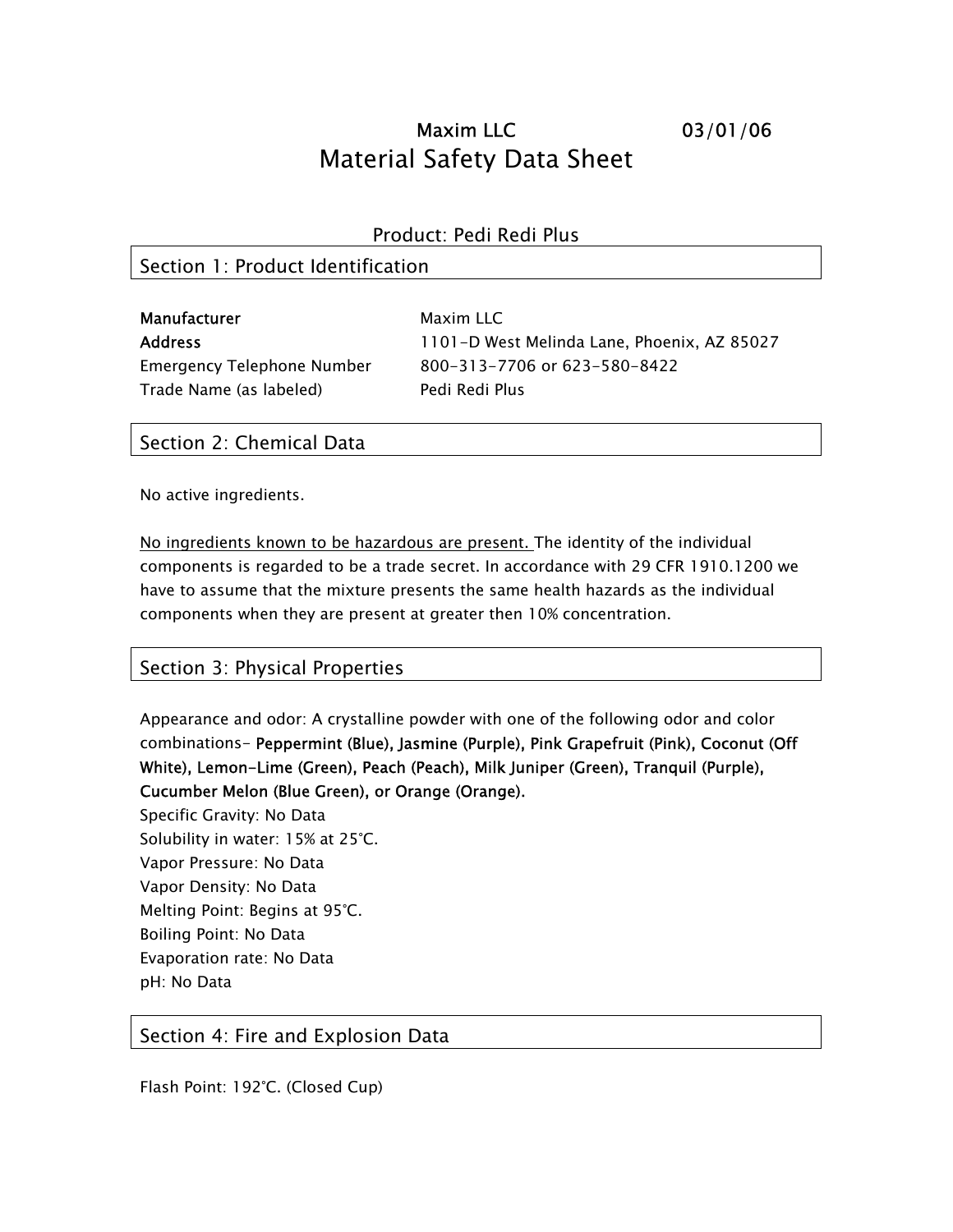Auto Ignition Temperature: Not Determined

Flammable Limits (Vapor in Air): Lower (LEL) No Data Upper (LEL) No Data Special Fire Fighting Procedures: Use positive pressure supplied air breathing apparatus. As in any fire, prevent human exposure to fire, smoke, fumes, and products of combustion. Evacuate non essential personnel.

Unusual Fire and Explosion Hazards: : In case of fire, carbon monoxide, carbon dioxide, magnesium oxide, sulfur dioxide, sulfur trioxide, and various hydrocarbons may be present.

## Page 1 of 3 Maxim LLC 03/01/06 Material Safety Data Sheet

Product: Pedi Redi Plus

Section 5: Reactivity Data

Stability: Stable

Incompatibility: No Data

Hazardous Polymerization: Will not occur.

Conditions to Avoid: No Data

Hazardous Decomposition Products: In case of fire, carbon monoxide, carbon dioxide, magnesium oxide, sulfur dioxide, sulfur trioxide, and various hydrocarbons may be present.

### Section 6: Health Hazard

-Signs and Symptoms of Exposure-If inhaled: May cause respiratory distress, coughing, and/or sneezing. Contact with skin: May cause irritation and redness from prolonged exposure. Eye Contact: May cause pain, redness, and tearing. If Ingested: May cause aspiration hazard if ingested.

-Health Effects or Risks From Exposure-Acute: None known. Chronic: None known. Reproductive: None known.

-Medical Conditions Aggravated by Exposure-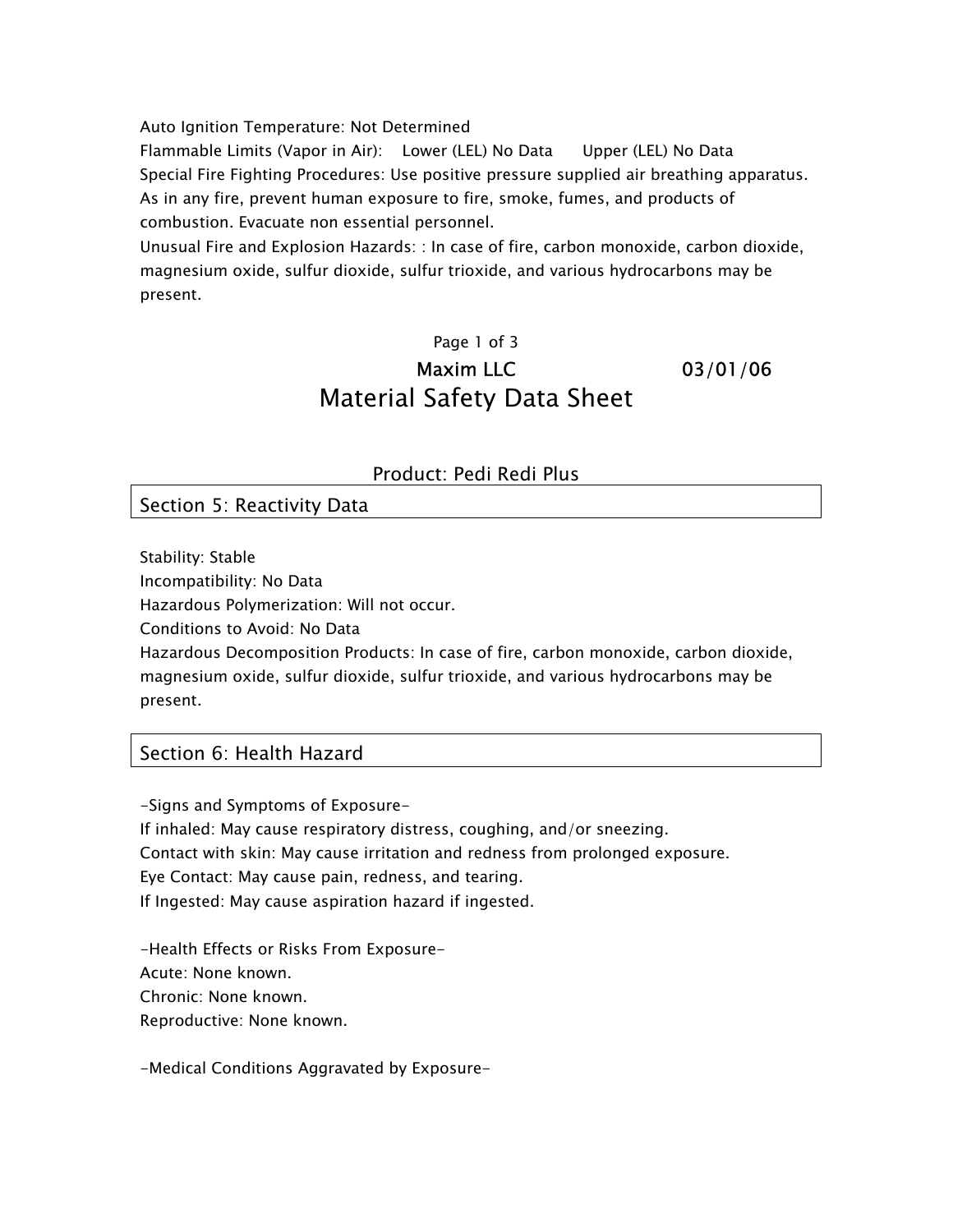May cause skin irritation in a small percentage of hypersensitive individuals. May also cause respiratory irritation, cough, and asthmatic symptoms.

-Potential or Suspected Cancer Agent: No

-Emergency and First Aid Procedures-

Inhalation: Remove individual to fresh air, allow to rest in upright position. In serious cases seek immediate medical attention.

Skin Contact: Wash with plenty of soap and water. Seek medical advice in serious cases of skin irritation.

Eye contact: Rinse immediately with plenty of water for 15 minutes. If irritation persists, seek medical advice.

Ingested: Rinse mouth and give large amounts of water to drink. Do not induce vomiting. Call poison control for additional advice.

### Page 2 of 3 Maxim LLC 03/01/06 Material Safety Data Sheet

### Product: Pedi Redi Plus

Section 7: Spill, Leak, and Disposal Procedures

Spill Response Procedures: While wearing proper protective equipment, collect as much as possible in a clean container for reuse or disposal (preferred). Flush the remainder with water.

Preparing wastes for disposal: Tightly seal container for disposal. Do not incinerate. Safe to nature, readily biodegradable.

NOTE: DISPOSE OF ALL WASTES IN ACCORDANCE WITH FEDERAL, STATE, AND LOCAL REGULATIONS.

#### Section 8: Special Handling Information

Ventilation and Engineering Controls: Store in a cool dry place with good ventilation.